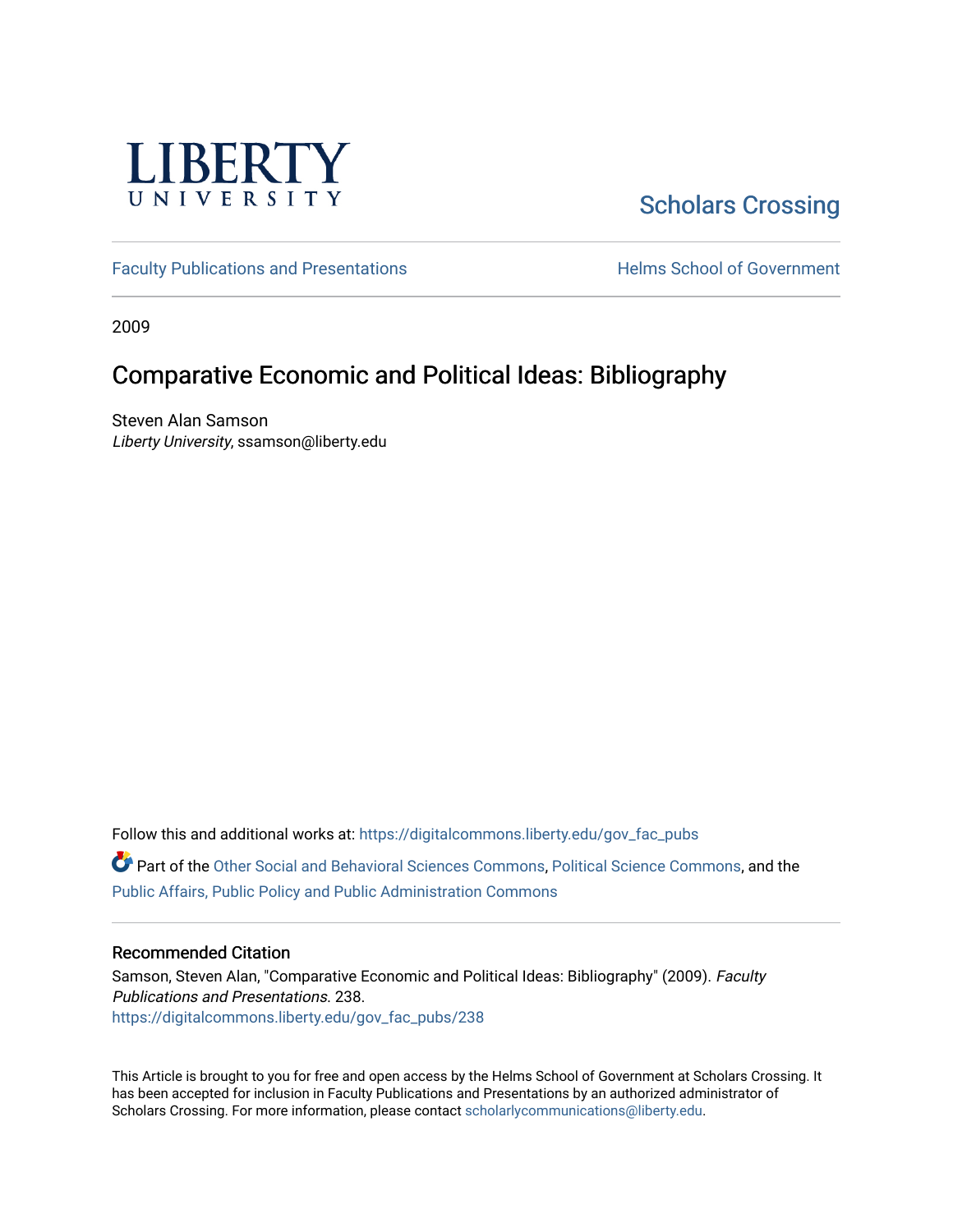## **COMPARATIVE ECONOMIC AND POLITICAL IDEAS: BIBLIOGRAPHY, rev. 2009 Steven Alan Samson**

#### **Russell Kirk**

Brown, Charles, comp. Russell Kirk: A Bibliography. Clarke Historical Library, 1981. Kirk, Russell. America's British Culture. New Brunswick, NJ: Transaction Publishers, 1993. E169.1.K549 The Conservative Mind: From Burke to Eliot, 7th ed. Washington: Regnery, 1985 [1953]. B809.K5 \_\_\_\_\_\_\_\_. Decadence and Renewal in the Higher Learning: An Episodic History of American University and College Since 1953. South Bend, IN: Gateway, 1978. LA227.2.K57 \_\_\_\_\_\_\_\_. Eliot and His Age: T. S. Eliot's Moral Imagination in the Twentieth Century. Peru, IL: Sherwood Sugden, 1984 [1971]. Enemies of the Permanent Things: Observations of Abnormality in Literature and Politics. New Rochelle, NY: Arlington House, 1969. JA79.K55 L. The Roots of American Order. Washington: Regnery Gateway, 1991. JA81.K55 \_\_\_\_\_\_\_\_. The Sword of Imagination: Memoirs of a Half-Century of Literary Conflict. Grand Rapids: W. B. Eerdmans, 1995. Person, James E., Jr. Russell Kirk: A Critical Biography of a Conservative Mind. Lanham, MD: Madison Books, 1999. \_\_\_\_\_\_\_\_, ed. The Unbought Grace of Life: Essays in Honor of Russell Kirk. Peru, IL: Sherwood Sugden, 1994. Tadie, Andrew A., and Michael H. Macdonald, eds. Permanent Things: Toward the Recovery of a More Human Scale at the End of the Twentieth Century. Grand Rapids: William B.

Eerdmans, 1995.

#### **Erik von Kuehnelt-Leddihn**

Campbell, Francis Stuart (pseud.). The Menace of the Herd: or Procrustes at Large. Milwaukee: Bruce, 1943.

Kuehnelt-Leddihn, Erik von. Amerika: Leitbild in Zwielicht: Beiträge zu ein Entmythologisierung (Nord- und Südamerikanische Eindrücke) Einsiedeln: Johannes, 1971.

\_\_\_\_\_\_\_\_. Democracy Revisited. Philadelphia: Intercollegiate Society of Individualists, 1962.

. The Intelligent American's Guide to Europe. New Rochelle, NY: Arlington House, 1979. (Reserve Desk)

\_\_\_\_\_\_\_\_. Leftism: From DeSade and Marx to Hitler and Marcuse. New Rochelle, NY: Arlington House, 1974. JC57!.K79

\_\_\_\_\_\_\_\_. Leftism Revisited: From de Sade and Marx to Hitler and Pol Pot. Washington: Regnery Gateway, 1990. JC571.K793

... Liberty or Equality: The Challenge of Our Time. Fortieth Anniversary Edition. Front Royal, VA: Christendom Press, 1992 [1952].

\_\_\_\_\_\_\_\_, comp. The Principles of the Portland Declaration: A Guide for the Free World, 1982. National Committee of Catholic Laymen, 150 East 35th Street, New York, NY 10016.

\_\_\_\_\_\_\_\_. The Timeless Christian. Chicago: Franciscan Herald Press, 1969. BR124.K813 Kuehnelt-Leddihn, Erik von: [http://www.andrewrogers.net/admire/K-L\\_books.html](http://www.andrewrogers.net/admire/K-L_books.html)

#### **José Ortega y Gasset**

Ferrator Mora, José. Ortega y Gasset: An Outline of His Philosophy. New Haven: Yale University Press, 1963. B4568.O74F4

Marías, Julián. José Ortega y Gasset: Circumstance and Vocation, trans. Frances M. López-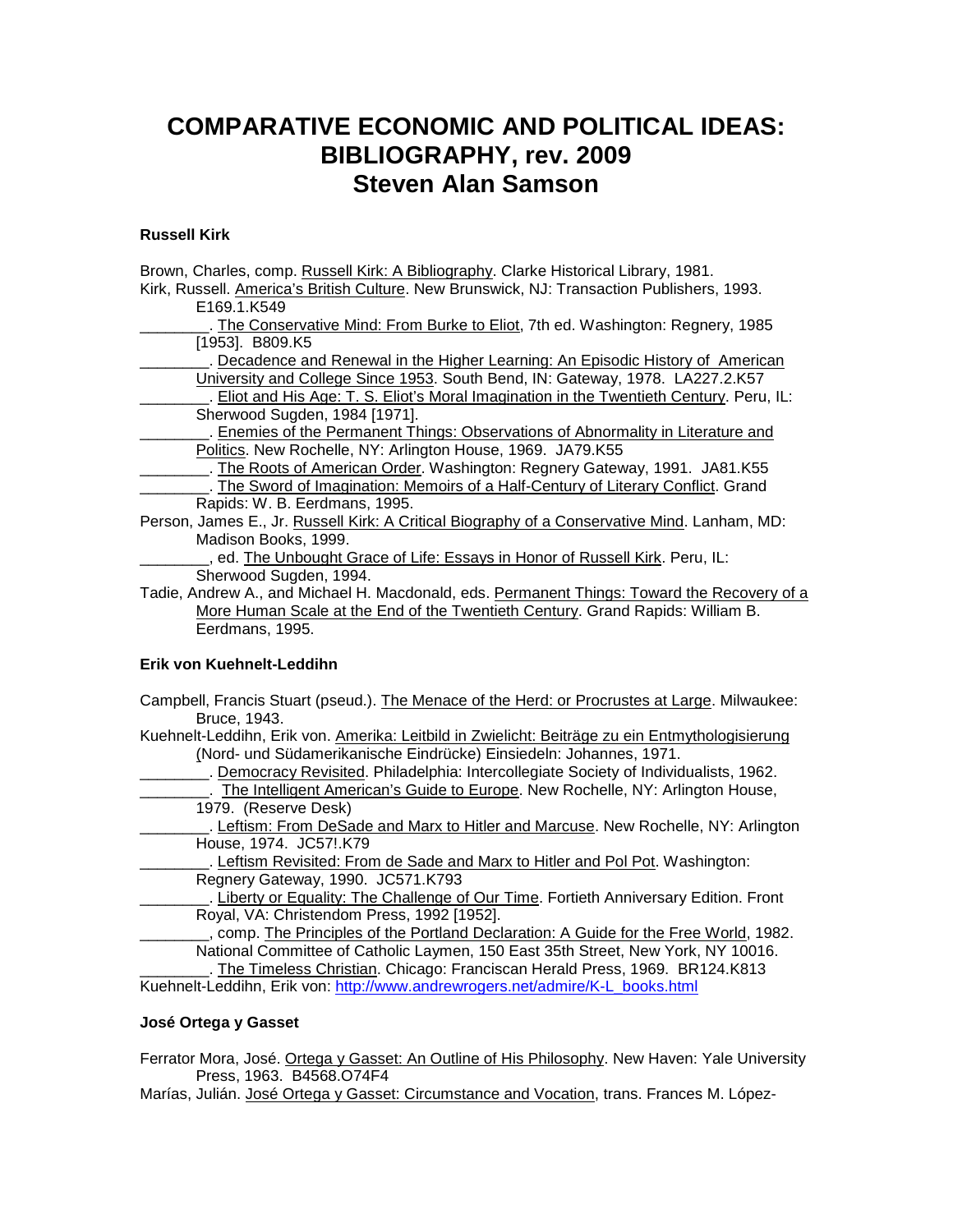Morillos. Norman: University of Oklahoma Press, 1970.

Ortega y Gasset, José. Concord and Liberty, trans. Helene Weyl. New York: W. W. Norton, 1946. B4568.O73C63

\_\_\_\_\_\_\_\_. The Modern Theme, trans. James Cleugh. New York: Harper & Row, 1961 [1931]. D4568.O73T43

\_\_\_\_\_\_\_\_. The Revolt of the Masses, trans. Anthony Kerrigan. Notre Dame: University of Notre Dame Press, 1985 [1930]. CB103.O13

#### **George Orwell**

Orwell, George. A Collection of Essays. Garden City, NY: Doubleday, 1954.

Homage to Catalonia. San Diego: Harcourt Brace Jovanovich, 1980 [1952]. DP269.9.O7

The Orwell Reader: Fiction, Essays, and Reportage. New York: Harcourt, Brace, 1956. PR6079.R8O7

Rodden, John. George Orwell: Scenes from an Afterlife. Wilmington, DE: ISI, 2003.

#### **Eugen Rosenstock-Huessy**

Gardner, Clinton C. Letters to the Third Millennium: A Experiment in East-West Communication. Norwich, VT: Argo, 1981. Reflections on the work of Rosenstock-Huessy by one of his students.

Morgan, George Allen. Speech and Society: The Christian Linguistic Social Philosophy of Eugen Rosenstock-Huessy. Gainesville: University Press of Florida, 1987.

Rosenstock-Huessy, Eugen. The Christian Future: Or the Modern Mind Outrun. New York: Harper & Row, 1966 [1946].

. I Am an Impure Thinker. Norwich, VT: Argo, 1970. A collection with a foreword by W. H. Auden.

\_\_\_\_\_\_\_\_. The Multiformity of Man. Norwich, VT: Argo, 1973.

\_\_\_\_\_\_\_\_. Out of Revolution: Autobiography of Western Man. New York: William Morrow, 1938. D21.3.R6

Lucks Planetary Service: A Way into the Third Millennium. Jericho, VT: Argo, 1978 [1965].

\_\_, Practical Knowledge of the Sooul. Norwich, VT: Argo, 1988 [1916]

\_\_\_\_\_\_\_\_. Speech and Reality. Norwich, VT: Argo, 1970 [1935-45]. BF455.R6

Stahmer, Harold. "Speak That I May See Thee!" The Religious Significance of Language. New York: Macmillan, 1968. One chapter is devoted to the author's teacher, ER-H.

#### **Aleksandr Solzhenitsyn**

Ericson, Edward E., Jr. Solzhenitsyn: The Moral Vision. Grand Rapids: Eerdmans, 1980. PG3488.O4Z646

Mahoney, Daniel J. Aleksandr Solzhenitsyn: The Ascent from Ideology. Lanham, MD: Rowman & Littlefield, 2001.

Pearce, Joseph. Solzhenitsyn: A Soul in Exile. Grand Rapids: Baker, 2001. PG3488.O4Z833 Solzhenitsyn, Alexander, et al. From Under the Rubble. Chicago: Regnery Gateway, 1981 [1974].

HN5235.I913

L. The Gulag Archipelago. 3 vols. New York: Harper & Row, 1973-76. HV9713.S641

Lucks. Russia in Collapse, trans. Olga Cooke. Wilmington, DE: ISI, 2003.

. The Russian Question: at the End of the Twentieth Century, trans. Yermolai Solzhenitsyn. New York: Farrar, Straus, and Giroux, 1995. DK510.76.S651

#### **Pitirim Sorokin**

Brander, B. G. Staring into Chaos: Explorations in the Decline of Wrestern Civilization. Dallas: Spence, 1998. Studies of Spengler, Toynbee, and Sorokin.

Brown, Harold O. J. The Sensate Culture: Western Civilization Between Chaos and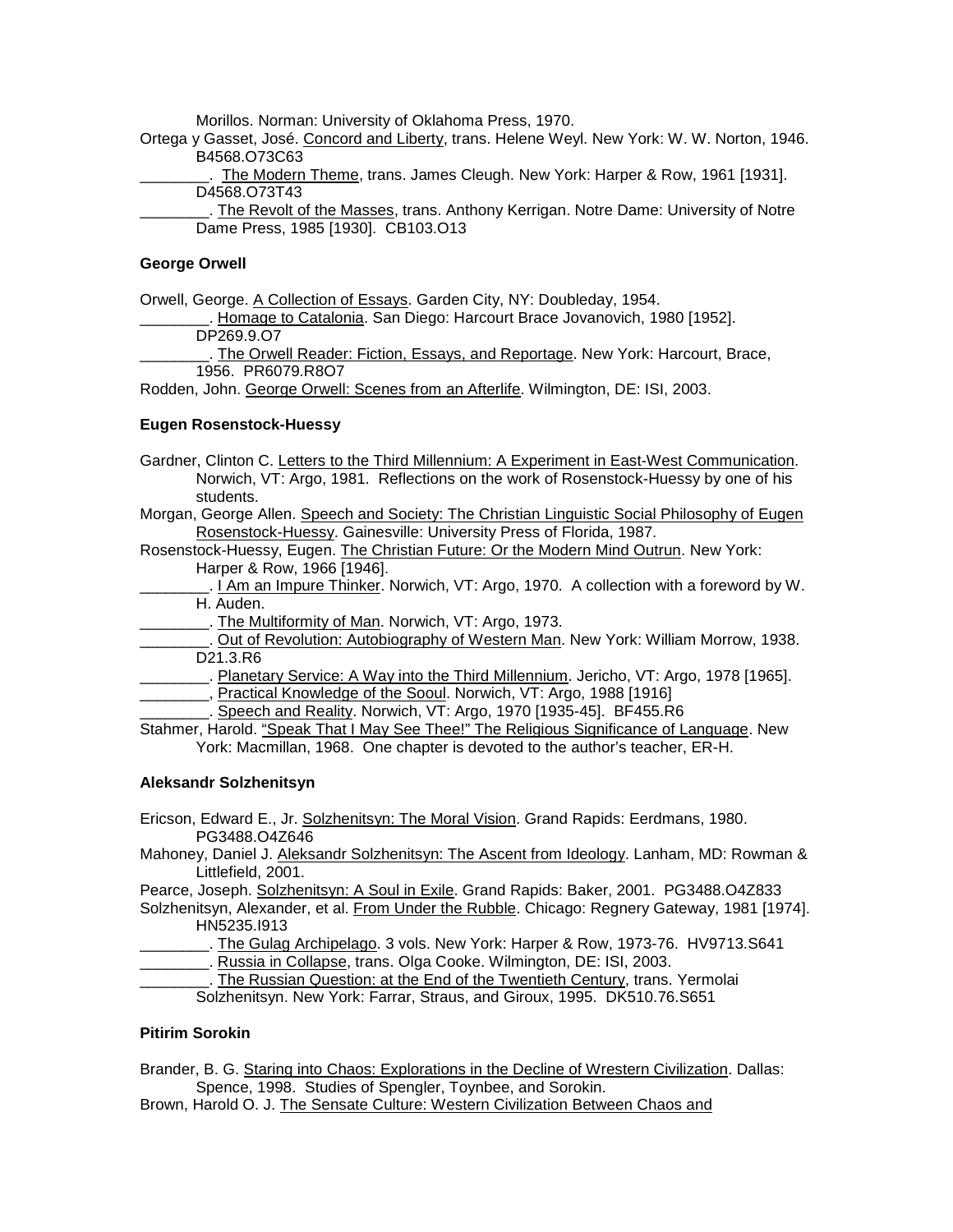Transformation. Dallas: Word, 1996. An application of Pitirim Sorokin's model. HM101.B777

Sorokin, Pitirim A. The American Sex Revolution. Boston: Porter Sargent, 1956.

. The Crisis of Our Age: The Social and Cultural Outlook. New York: Dutton, 1941. HM101.S76

\_\_\_\_\_\_\_\_. A Long Journey: The Autbiography of Pitirim A. Sorokin. New Haven: College and University Press, 1963. HM22.V6S58

\_\_\_\_\_\_\_\_. The Reconstruction of Humanity. Boston: Beacon, 1948.

.. Social and Cultural Dynamics: A Study of Change in Major Systems of Art, Truth,

Ethics, Law, and Social Relationships, revised and abridged. New Brunswick, NJ:

Transaction, 1985 [1957]. HM101.S74 (library has vol. 4 of the original)

. The Sociology of Revolution. New York: H. Fertig, 1967. HM281.S6

#### **Eric Voegelin**

Emberley, Peter, and Barry Cooper, trans. and eds. Faith and Political Philosophy: The Correspondence Between Leo Strauss and Eric Voegelin, 1934-1964. University Park: Pennsylvania State University Press, 1993. JA71.S793413

Federici, Michael P. Eric Voegelin: The Restoration of Order. Wilmington, DE: ISI, 2002.

Franz, Michael. Eric Voegelin and the Politics of Spiritual Revolt: The Roots of Modern Ideology. Baton Rouge: Louisiana State University Press, 1992.

- Heilke, Thomas W. Eric Voegelin: In Quest of Reality. Lanham, MD: Rowman & Littlefield. \_\_\_\_\_\_\_\_. Voegelin on the Idea of Race: An Analysis of Modern European Racism. Baton
	- Rouge: Louisiana State University Press, 1990.

Sandoz, Ellis. The Voegelinian Revolution: A Biographical Introduction, 2nd ed. New Brunswick, NJ: Transaction, 2000 [1981]. JA93.V63S25

Voegelin, Eric. From Enlightenment to Revolution. Ed. John H. Hallowell. Durham, NC: Duke University Press, 1975. CB53.V6

. The New Science of Politics: An Introduction. Chicago: University of Chicago Press, 1987. JC251.V6

. Order and History: Israel and Revelation. Baton Rouge: Louisiana State University Press, 1956. CB53.V6

Webb, Eugene. Eric Voegelin: Philosopher of History. Seattle: University of Washington Press, 1981.

#### **Richard Malcolm Weaver**

Curtis, George M., III, and James J. Thompson, Jr., eds. The Southern Essays of Richard M. Weaver. Indianapolis: Liberty Press, 1987.

Scotchie, Joseph. Barbarians in the Saddle: An Intellectual Biography of Richard M. Weaver. New Brunswick, NJ: Transaction, 1997.

Weaver, Richard M. Ideas Have Consequences. Chicago: University of Chicago Press, 1948. CB19.W4

The Southern Tradition at Bay: A History of Postbellum Thought, ed. George Core and M. E. Bradford. New Rochelle, NY: Arlington House, 1968.

#### **Selected Bibliography**

Adams, Henry. The Degradation of the Democratic Dogma. New York: Macmillan. 1919. D16.8.A3

Alvarado, Ruben. A Common Law: The Law of Nations and Western Civilization. Aalten: Pietas, 1999. KJC406.5C66

Anderson, Brian C. Raymond Aron: The Recovery of the Political. Lanham, MD: Rowman & Littlefield.

Arendt, Hannah. Crises of the Republic. New York: Harcourt Brace Jovanovich, 1972. \_\_\_\_\_\_\_\_. On Revolution. New York: Viking, 1963. JC91.A68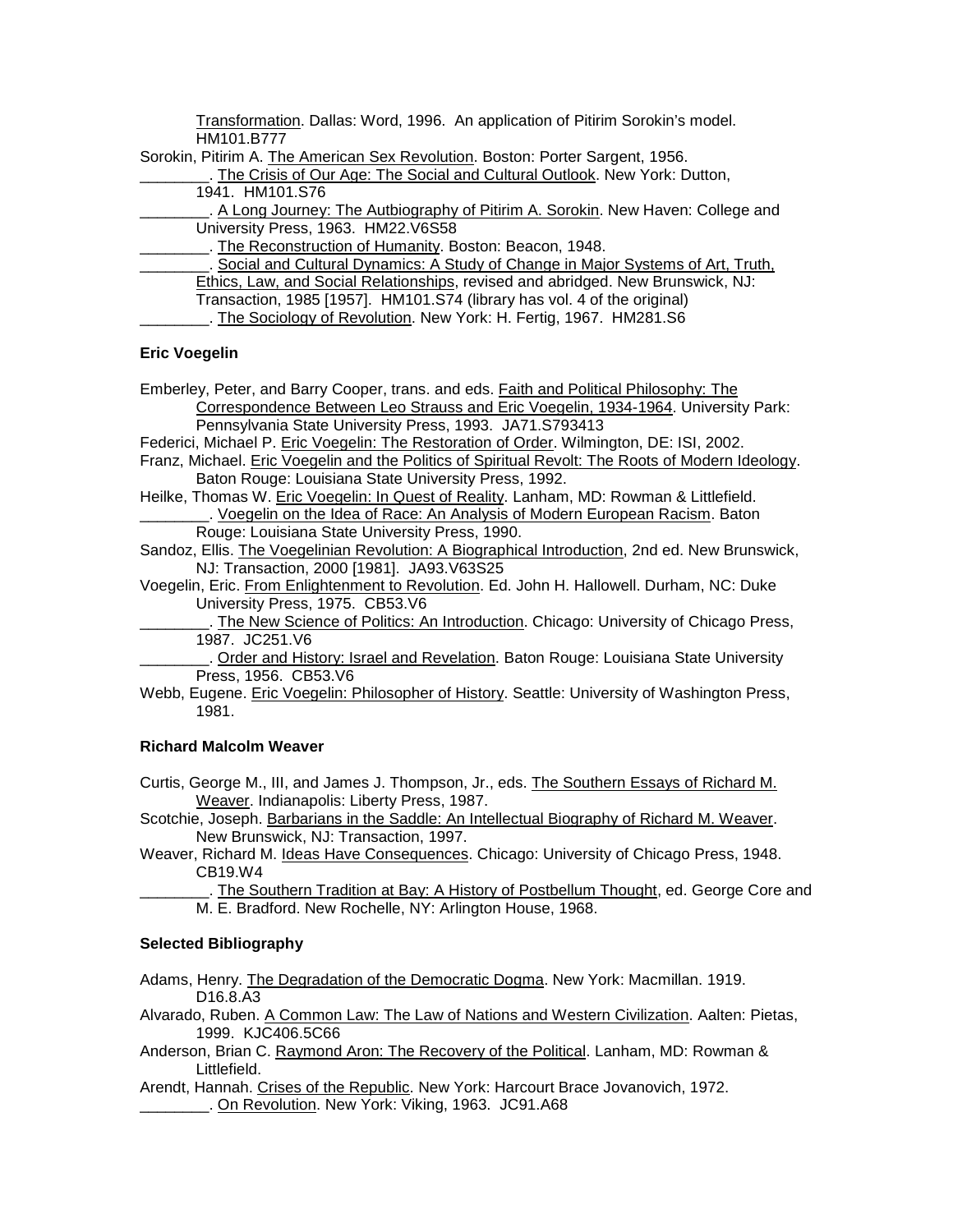Origins of Totalitarianism. New York: Meridian, 1958. JC481.A6 Aron, Raymond. The Opium of the Intellectuals., trans. Terence Kilmartin. New York: W. W. Norton, 1962 [1955]. Babbitt, Irving. Democracy and Leadership. Indianapolis: Liberty Classics, 1924. JC423.B18 Banfield, Edward. The Unheavenly City: The Nature and Future of Our Urban Crisis. Boston: Little, Brown, 1970. JS708.B2 Barzun, Jacques. Begin Here: The Forgotten Conditions of Teaching and Learning. Chicago: University of Chicago Press, 1991. LB1775.B36 . From Dawn to Decadence: 500 Years of Cultural Life: 1500 to the Present. New York: HarperCollins, 2000. CB245.B365 Belloc, Hilaire. The Servile State. Indianapolis: Liberty Classics, 1977 [1913]. HC55.B5 Berdyaev, Nikolai. The Origin of Russian Communism, trans. R. M. French. Ann Arbor: University of Michigan Press, 1960. JC571.K79 Slavery and Freedom, trans. R. M. French. New York: Charles Scribner's Sons, 1944. B423.B43O323 Bernanos, Georges. A Diary of My Times, trans. Pamela Morris. London: Boriswood, 1938. DP269.B42 \_\_\_\_\_\_\_\_. Last Essays, trans. J. C. Whitehouse. New York: Holt, Rinehart and Winston, 1966. PQ2603.E5875M68 Billington, James H. Fire in the Minds of Men: Origins of the Revolutionary Faith. New York: Basic, 1980. HM283 B54 Bishirjian, Richard J. A Public Philosophy Reader. New Rochelle, NY: Arlington House, 1978. Essays by Kristol, Novak, Kendall, Voegelin, Nisbet, Lippmann, Molnar, Weaver, Bradford, *et al.* Blumenfeld, Samuel. N.E.A.: Trojan Horse in American Education. Boise: Paradigm, 1984. LA212.58 Boorstin, Daniel. America and the Image of Europe: Reflections on American Thought. New York: Meridian Books, 1960. E169.1 B75 . The Genius of American Politics. Charles R. Walgreen Lectures. Chicago: University of Chicago Press, 1953. JA84.U5B6 \_\_\_\_\_\_\_\_. The Image: A Guide to Pseudo-Events in America. New York: Atheneum, 1971 (1961) E169.12 B66 . The Lost World of Thomas Jefferson. New York: H. Holt, 1948. B878.B6 . The Mysterious Science of the Law. Boston: Beacon Press, 1958. K296.B6 Bradford, M. E. A Better Guide Than Reason. La Salle, IL: Sherwood Sugden, 1979. E210.B72 \_\_\_\_\_\_\_. Original Intentions: On the Making and Ratification of the United States Constitution. Athens: University of Georgia Press, 1993. KF4541.B68 Brinton, Crane. The Anatomy of Revolution, revised and expanded. New York: Vintage, 1965 [1937]. JC491.B7 Buchanan, Patrick J. Right from the Beginning. Boston: Little, Brown, 1988. B840.8B83A3 Buckley, William F., Jr. God and Man at Yale: The Superstitions of "Academic Freedom". Washington: Regnery, 1986 [1951]. LD6309.B8 ..., and Charles R. Kesler, eds. Keeping the Tablets: Modern American Conservative Thought. New York: Harper & Row, 1988 [1970]. E743.B777 . Up from Liberalism. New York: Hillman, 1961. JK21.B72 Budziszewski, J. True Tolerance: Liberalism and the Necessity of Judgment. New Brunswick, NJ: Transaction. 2000 [1992]. JC571.B764 Burnham, James. Suicide of the West: An Essay on the Meaning and Destiny of Liberalism. New York: John Day, 1964. JK271.B728 Burns, Timothy, ed. After History: Francis Fukuyama and His Critics. Lanham: Rowman and Littlefield, 1994. Butler, Gregory S. In Search of the American Spirit: The Political Thought of Orestes S. Brownson. Carbondale: Souther Illinois University Press, 1992. Carey, George, and James V. Schall, eds. Essays on Christianity and Political Philosophy. Lanham, MD: University Press of America, 1984. Chamberlain, John. A Life with the Printed Word. Chicago: Gateway, 1982. PN4874.C35A35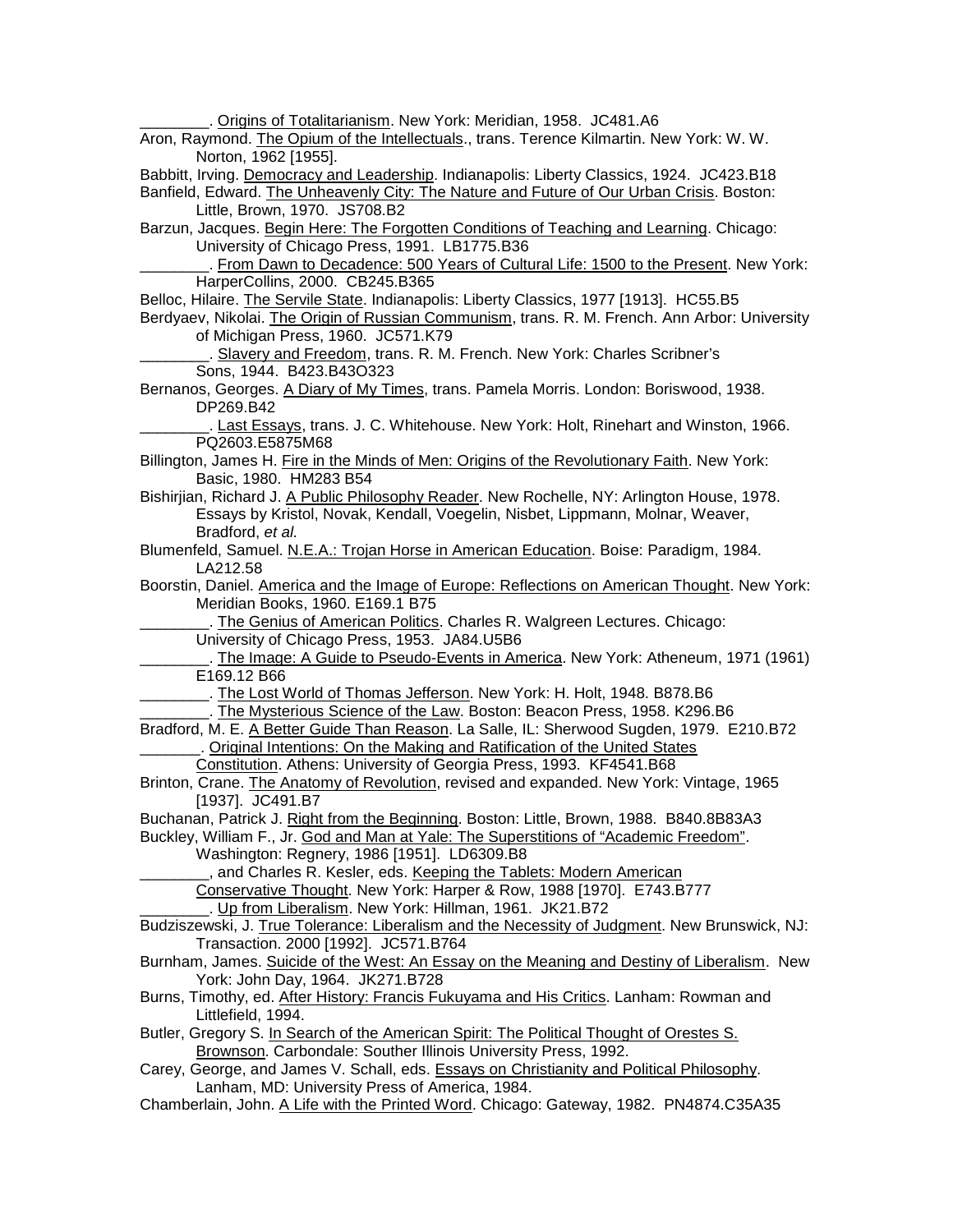Chamberlin, William Henry. America's Second Crusade. Chicago: Regnery, 1950. D753.C55 Chambers, Whittaker. Ghosts on the Roof: Selected Journalism of Whittaker Chambers, 1931-

1959. ed. Terry Teachout. Washington: Regnery Gateway, 1989. \_\_\_\_\_\_\_\_. Witness. Chicago: Henry Regnery, 1978 [1952]. E743.5C47

Chilton, David. Productive Christians in an Age of Guilt-Manipulators: A Biblical Response to Ronald J. Sider. Tyler, TX: Institute for Christian Economics, 1985 [1981]. BS680.P47C54

- Churchill, Winston. Marlborough: His Life and Times. 6 vols. New York: Charles Scribner's Sons, 1933-1938. DA462.M3C45
- Codevilla, Angelo M. The Character of Nations: How Politics Makes and Breaks Prosperity, Family, and Civility. New York: Basic, 1997.
- Conquest, Robert. Reflections on a Ravaged Century. New York: W. W. Norton, 2000. D421.C595

Corwin, Edward S. Court over Constitution. Princeton: Princeton University Press, 1938. . The "Higher Law" Background of American Constitutional Law. Ithaca: Cornell University Press, 1955.

- Crane, Philip M. The Democrat's Dilemma: How the Liberal Left Captured the Democratic Party. Chicago: Henry Regnery, 1964. E743.C7
- Crossman, Richard, ed. The God That Failed. New York: Harper & Row, 1950. HX59.C75
- Crunden, Robert M., ed. The Superfluous Men: Conservative Critics of Modern Culture, 1900- 1945. Wilmington, DE: ISI.
- Davidson, Donald. Still Rebels, Still Yankees, and Other Essays. Baton Rouge: Louisiana State University Press, 1957. PS121.D3

Dawson, Christopher. The Crisis of Western Education. Garden City, NJ: Image, 1965.

- Doenecke, Justus D. The New Deal. Malabar, FL: Krieger, 2003. E 806 D626
- Dooyeweerd, Herman. Roots of Western Culture: Pagan, Secular, and Christian Options, trans. John Kraay. Toronto: Wedge, 1979.
- Drucker, Peter. The Future of Industrial Man: A Conservative Approach. New York: Mentor, 1965 [1942]. HD82.D7
- Dunn, Charles W., and J. David Woodard. American Conservatism from Burke to Bush: An Introduction. Lanham, MD: Madison, 1991.
- East, John P, The American Conservative Movement: The Philosophical Founders. Chicago: Regnery, 1986.
- Edwards, Lee. The Conservative Revolution: The Movement That Remade America. New York: Free Press, 1999.
- Eliot, T. S. Christianity and Culture: The Idea of a Christian Society AND Notes towards the Definition of Culture. New York: Harcourt Brace Jovanovich, 1968. BT738.E4
- Ellis, Richard J. American Political Cultures. New York: Oxford, 1993. E 183 E44
- Ellul, Jacques. Betrayal of the West, trans. Matthew J. O'Connell. New York: Seabury, 1978. CB245.E513
	- \_\_\_\_\_\_\_\_. The Political Illusion, trans. Konrad Kellen. New York: Vintage, 1972 [1965]. JC262.E413

. The Presence of the Kingdom, trans. Olive Wyon. New York: Seabury Press, 1967 [1948]. BV4501.E588

- Evans, M. Stanton. The Future of Conservatism, revised ed. Garden City, NY: Anchor, 1969. \_\_\_\_\_\_\_\_. The Liberal Establishment. New York: Devin-Adair, 1965.
- Feulner, Edwin J., Jr., ed. The March of Freedom: Modern Classics in Conservative Thought. Dallas: Spence, 1998. Essays by and about Buckley, Kirk, Hayek, Friedman, Meyer, Decter, Nock, Chambers, Novak, Roepke, Weaver, and Reagan. Available from ISI.
- Filler, Louis. Dictionary of American Conservatism. New York: Philosophical Library, 1987. JA84.U5F55
- Flynn, John T. While You Slept: Our Tragedy in Asia and Who Made It. Devin-Adair, 1951. D5518.8.F57
- Fowler, Robert Booth. The Dance with Community: The Contemporary Debate in American Political Thought. American Political Thought. Lawrence: University Press of Kansas, 1991. Chapter on "Community and Roots."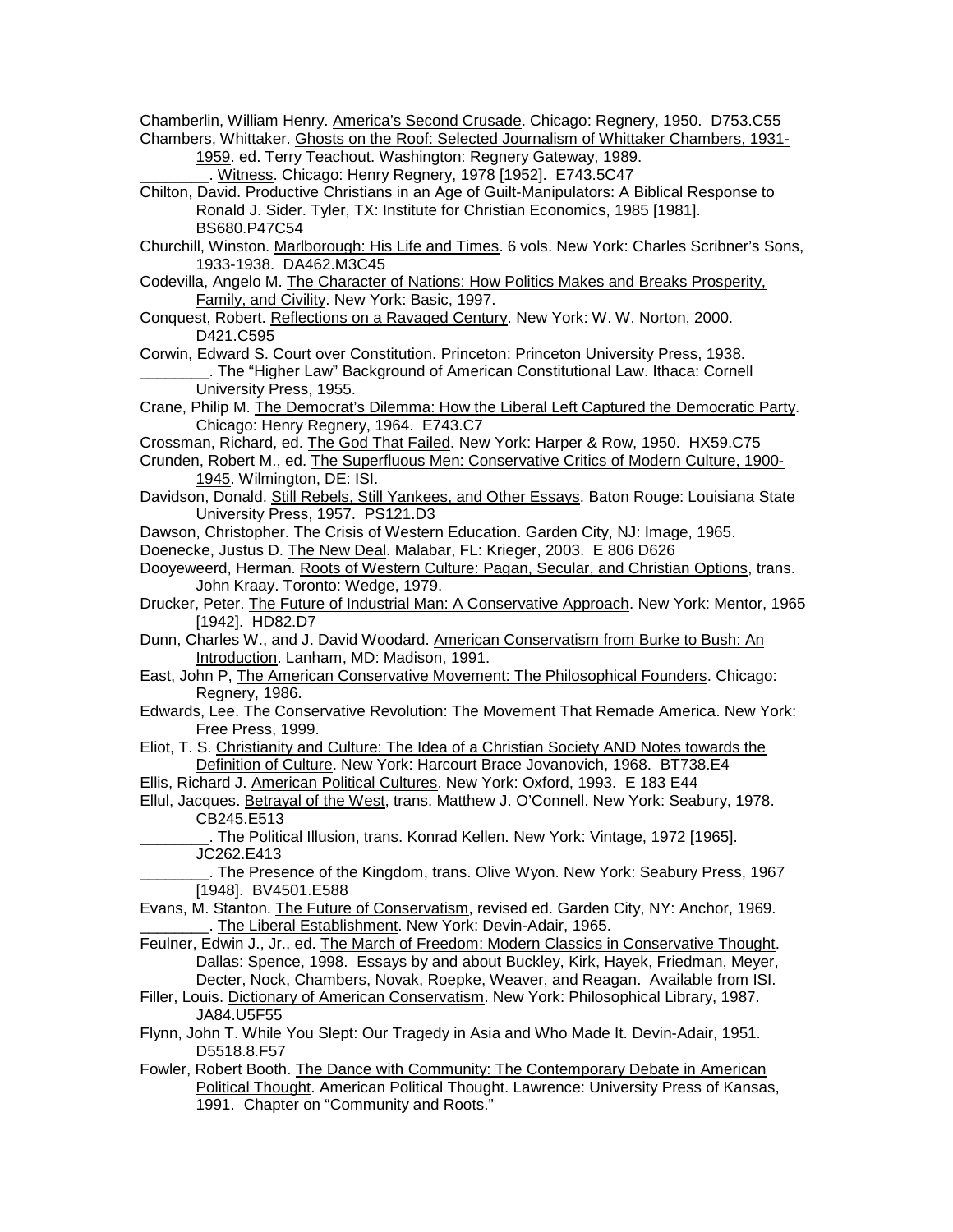Francis, Samuel. Beautiful Losers: Essays on the Failure of American Conservatism. Columbia: University of Missouri Press, 1993.

Friedman, Milton. Capitalism and Freedom. Chicago: University of Chicago Press, 1982. HB501.F7

\_\_\_\_\_\_\_\_. Free to Choose: A Personal Statement. New York: Avon, 1980. HB501.F72

Frohnen, Bruce. Virtue and the Promise of Conservatism: The Legacy of Burke and Tocqueville. Lawrence: University Press of Kansas, 1993.

Fukuyama, Francis. The End of History and the Last Man. New York: Free Press, 1992.

. The Great Disruption: Human Nature and the Reconstitution of the Social Order. New York: Touchstone, 1999.

Trust: The Social Virtues and the Creation of Prosperity. New York: Free Press, 1995. Fuller, R. Buckminster. Operating Manual for Spaceship Earth. Carbondale, IL., 1969.

Garrett, Garet. The People's Pottage. Boston: Western Islands, 1965 [1953].

\_\_\_\_\_\_\_\_. Salvos Against the New Deal: Selections from the *Saturday Evening Post* 1933-1940, ed. Bruce Ramsey. Caldwell, ID: Caxton, 2002. HC 106.3 G254

Gellner, Ernest. Conditions of Liberty: Civil Society and Its Rivals. New York: Penguin, 1994.

Germino, Dante. Beyond Ideology: The Revival of Political Philosophy. New York: Harper & Row, 1967.

\_\_\_\_\_\_\_\_. Machiavelli to Marx: Modern Western Political Thought. Chicago: University of Chicago Press, 1960.

Goldwater, Barry. The Conscience of a Conservative, Washington: Regnery Gateway, 1990 [1960]. JK271.G668

Gottfried, Paul. After Liberalism: Mass Democracy in the Managerial State. Princeton: Princeton University Press, 1999. JC479.G6

<sub>\_\_</sub>, and Thomas Fleming. The Conservative Movement. Social Movements Past and Present. Boston: Twayne, 1988.

Gress, David. From Plato to NATO: The Idea of the West and Its Opponents. New York: Free Press, 1998.

Griffin, Bryan. Panic of the Philistines. Chicago: Regnery Gateway, 1983. PN51.G74

Guinness, Os. The Dust of Death: A Critique of the Establishment and the Counterculture, and the Proposal for a Third Way. Downers Grove, IL: InterVarsity Press, 1973. CB428.G84

Gunnell, John G. The Descent of Political Theory: The Genealogy of an American Vocation. Chicago: University of Chicago Press, 1993. Begins with Lieber.

Habermas, Jürgen. Toward a Rational Society: Student Protest, Science, and Politics, trans. Jeremy J. Shapiro. Boston: Beacon Press, 1970.

Hall, Edward T. The Hidden Dimension. Garden City, NY: Anchor, 1966. BF469.H3

- Hallowell, John H. The Decline of Liberalism as an Ideology: With Particular Reference to German Politico-Legal Thought. London: Kegan Paul, Trench, Trubner, 1946.
- Harrison, Lawrence E., and Samuel P. Huntington, eds. Culture Matters: How Values Shape Human Progress. New York: Basic Books, 2000.

Havard, William C. The Recovery of Political Theory: Limits and Possibilities. Baton Rouge: Louisiana State University Press, 1984. Essays on Voegelin, Chomsky, Oakeshott.

Hayek, Friedrich. The Constitution of Liberty. Chicago: University of Chicago Press, 1960. JC585.H29

\_\_\_\_\_\_\_\_. The Fatal Conceit: The Errors of Socialism. Chicago: University of Chicago Press, 1988. HB72.H3

\_\_\_\_\_\_\_\_. The Road to Serfdom. Chicago: University of Chicago Press, 1994. HD82.H38

Hazlitt, Henry. Economics in One Lesson. New Rochelle, N.Y.: Arlington House, 1979. HB171.H445

Heilke, Thomas W., and Ashley Woodiwiss. The Re-Enchantment of Political Science. Lanham, MD: Lexington Books, 2001

Herberg, Will. Protestant, Catholic, Jew: An Essay in American Religious Sociology. Garden City, NY: Doubleday, 1955. BR525.H46

Hitchcock, James. What Is Secular Humanism? Ann Arbor: Servant, 1982. BL2747.8.H57

Hoffer, Eric. The True Believer: Thoughts on the Nature of Mass Movements. New York: Harper Row, 1951. HM281.H6.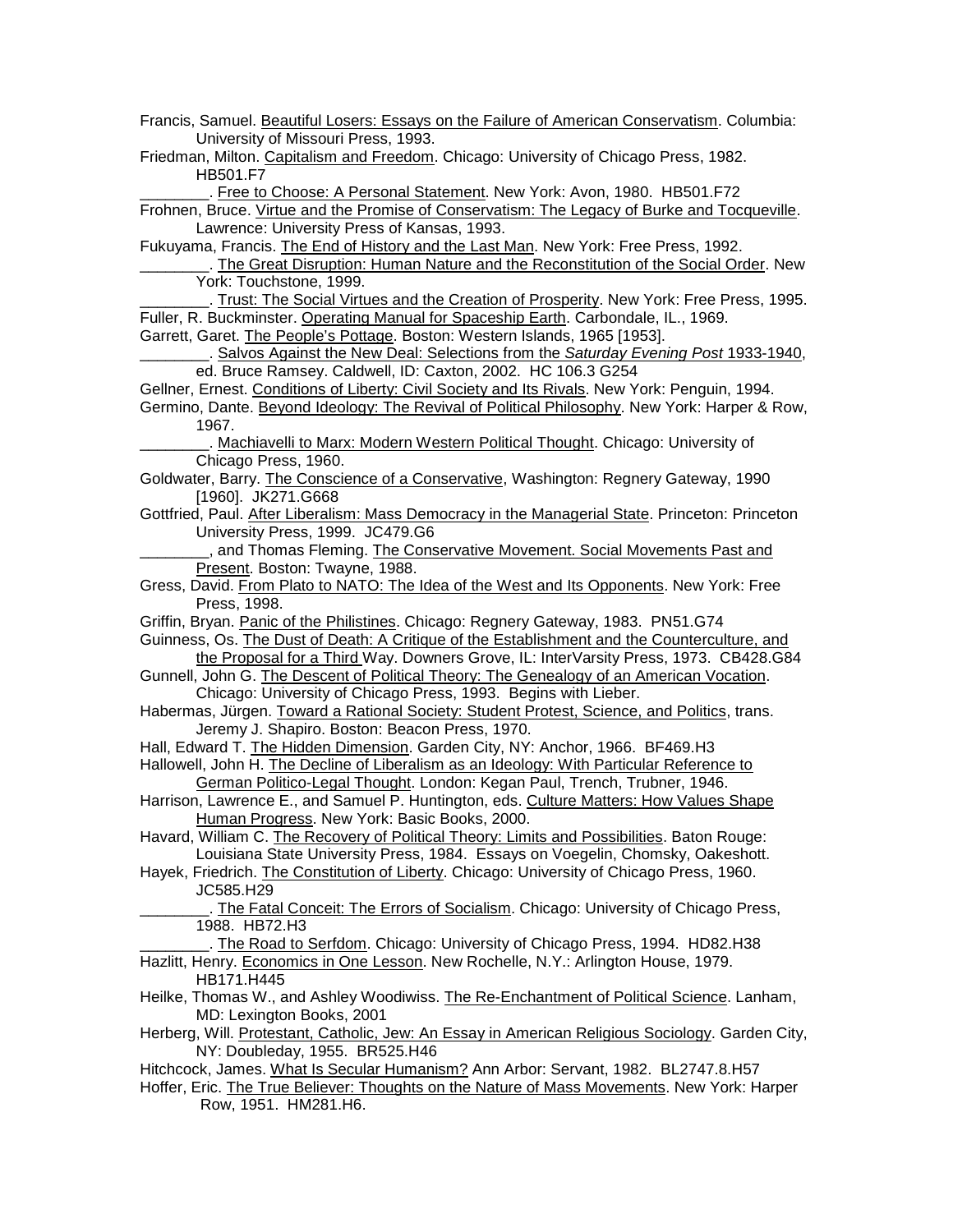| Hollander, Paul. Political Pilgrims: Travels of Western Intellectuals to the Soviet Union, China,<br>and Cuba. New York: Oxford University Press, 1981. HM213.H57 |
|-------------------------------------------------------------------------------------------------------------------------------------------------------------------|
|                                                                                                                                                                   |
| Hoover, Herbert. The Challenge to Liberty. New York: Charles Scribner's Sons, 1934 [1934].                                                                        |
| JC599.U5N5                                                                                                                                                        |
| Huntington, Samuel P. The Clash of Civilizations and the Remaking of World Order. New York:                                                                       |
| Touchstone, 1996.                                                                                                                                                 |
| Political Order in Changing Societies. New Haven: Yale University Press, 1968.                                                                                    |
| JA66.H795                                                                                                                                                         |
| _. The Third Wave: Democratization in the Late Twentieth Century. Norman: University                                                                              |
| of Oklahoma, 1991.                                                                                                                                                |
| Jaffa, Harry V. Original Intent and the Framers of the Constitution. Washington: Regnery                                                                          |
| Gateway, 1994. KF4550.J35<br>Jaspers, Karl. Man in the Modern Age, trans. Eden and Cedar Paul. New York: AMS Press, 1978                                          |
| [c. 1932]. CB425.J342                                                                                                                                             |
| Johnson, James Turner. Can Modern War Be Just? New haven: Yale University Press, 1984.<br>U21.2.J627                                                              |
| Jones, E. Michael. Degenerate Moderns: Modernity as Rationalized Sexual Misbehavior. San                                                                          |
| Francisco: Ignatius, 1993.                                                                                                                                        |
| Monsters from the Id: The Rise of Horror in Fiction and Film. Dallas: Spence, 2000.                                                                               |
| PN3435.J66                                                                                                                                                        |
| Jouvenel, Bertrand de. On Power: Its Nature and the History of Its Growth, trans. J. F.<br>Huntington. Boston: Beacon Press, 1962 [1945]. JC330.J613              |
| Juenger, Friedrich Georg. The Failure of Technology. Chicago: Henry Regnery, 1949.                                                                                |
| Kekes, John. A Case for Conservatism. Ithaca: Cornell University Press, 1998. JC573.K44                                                                           |
|                                                                                                                                                                   |
| Kendall, Willmoore, and George Carey. The Basic Symbols of the American Political Tradition.                                                                      |
| Washington, D.C.: Catholic University of America, 1995. JK39.K35                                                                                                  |
|                                                                                                                                                                   |
| John Locke and the Doctrine of Majority Rule. Urbana: University of Illinois Press,                                                                               |
| 1965. JC153.L87 K42                                                                                                                                               |
| Kolnai, Aurel. Privilege and Liberty and Other Essays in Political Philosophy, ed. Daniel J.                                                                      |
| Mahoney. Lanham, MD: Lexington, 1999.                                                                                                                             |
| Kramer, Hilton. The Twilight of the Intellectuals: Culture and Politics in the Era of the Cold War.                                                               |
| Chicago: Ivan R. Dee, 1999. Chapters on Whittaker Chambers and George Orwell.<br>E743.K69                                                                         |
|                                                                                                                                                                   |
| Kristol, Irving. Reflections of a Neoconservative: Looking Back, Looking Ahead. New York: Basic                                                                   |
| Books, 1983. H33.K73                                                                                                                                              |
| Two Cheers for Capitalism. New York: Basic Books, 1978. HD2791.K68                                                                                                |
| Kilpatrick, James Jackson. The Sovereign States: Notes of a Citizen of Virginia. Chicago:                                                                         |
| Regnery, 1957. JK325.K5                                                                                                                                           |
| Lane, Rose Wilder. The Discovery of Freedom: Man's Struggle Against Authority. New York:                                                                          |
| John Day, 1984 [1943]. Journalist daughter of the author of the Little House series.                                                                              |
| Lasch, Christopher. The Revolt of the Elites and the Betrayal of Democracy. New York: W. W.                                                                       |
| Norton, 1996.                                                                                                                                                     |
| Lewis, C. S. The Abolition of Man. New York: Macmillan, 1965 [1947]. LB19.L4                                                                                      |
| . The Discarded Image: An Introduction to Mediaeval and Renaissance Literature.                                                                                   |
| Cambridge: Cambridge University Press, 1964. PN67.L6                                                                                                              |
| That Hideous Strength: A Modern Fairy-Tale for Grown-ups. New York; Collier, 1964                                                                                 |
| [1946]. PZ7L58474                                                                                                                                                 |
| Lindbom, Tage. The Tares and the Good Grain: or the Kingdom of Man at the Hour of Reckoning,                                                                      |
| trans. Alvin Moore, Jr. Macon, GA: Mercer University Press, 1983.                                                                                                 |
| Lippmann, Walter. Essays in Public Philosophy. Boston: Little, Brown, 1955. JC251.L47                                                                             |
| _. The Good Society. New York: Grosset and Dunlop, 1943. HM276.L56                                                                                                |
| . A Preface to Morals. New York: Macmillan, 1929. BJ47.L5                                                                                                         |
| Lonergan, Bernard J. F., S.J. Philosophy of God, and Theology. Philadelphia: Westminster<br>Press, 1973.                                                          |
| Love, Nancy S. Understanding Dogmas and Dreams: A Text. Chatham, NJ: Chatham House,                                                                               |
|                                                                                                                                                                   |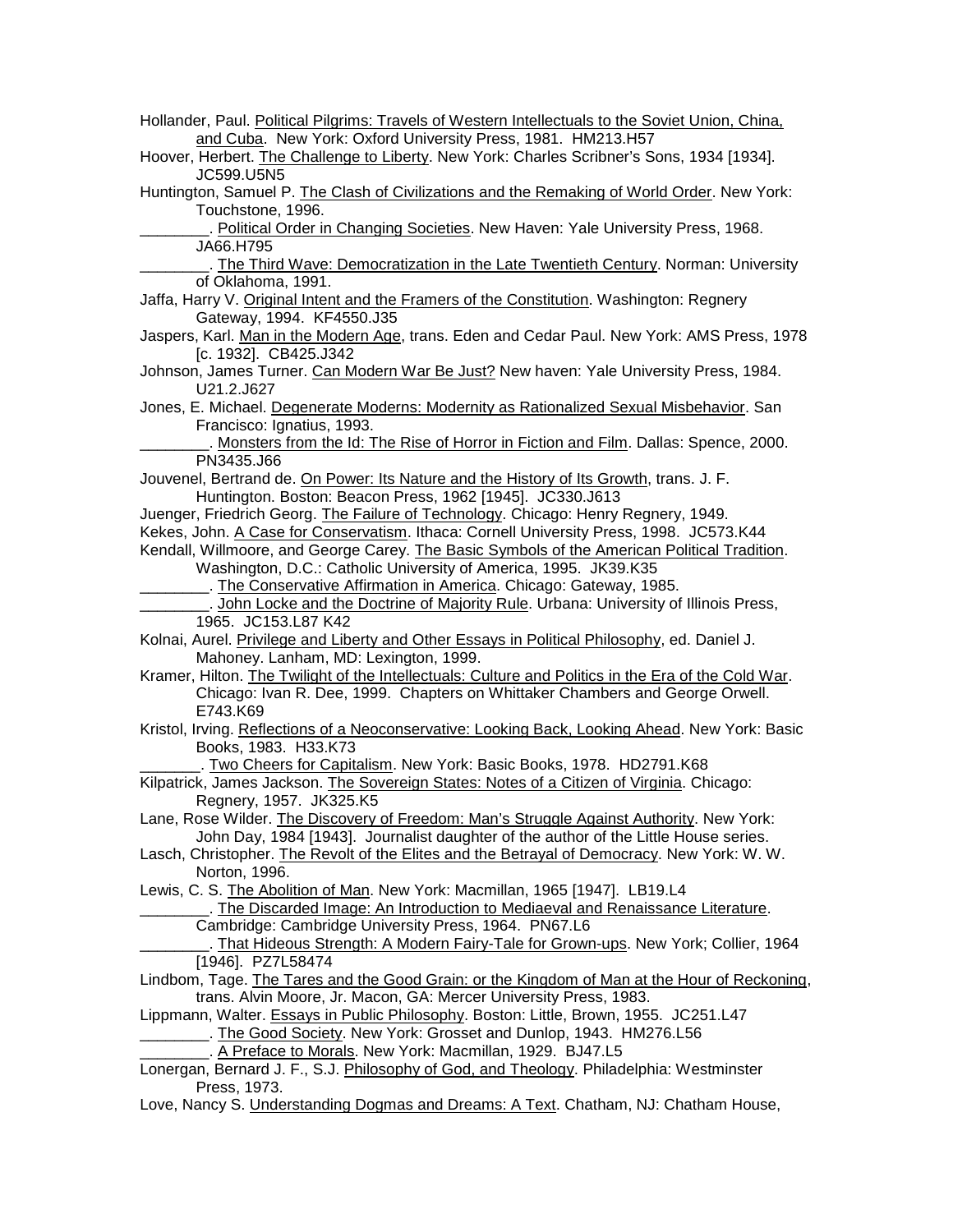1009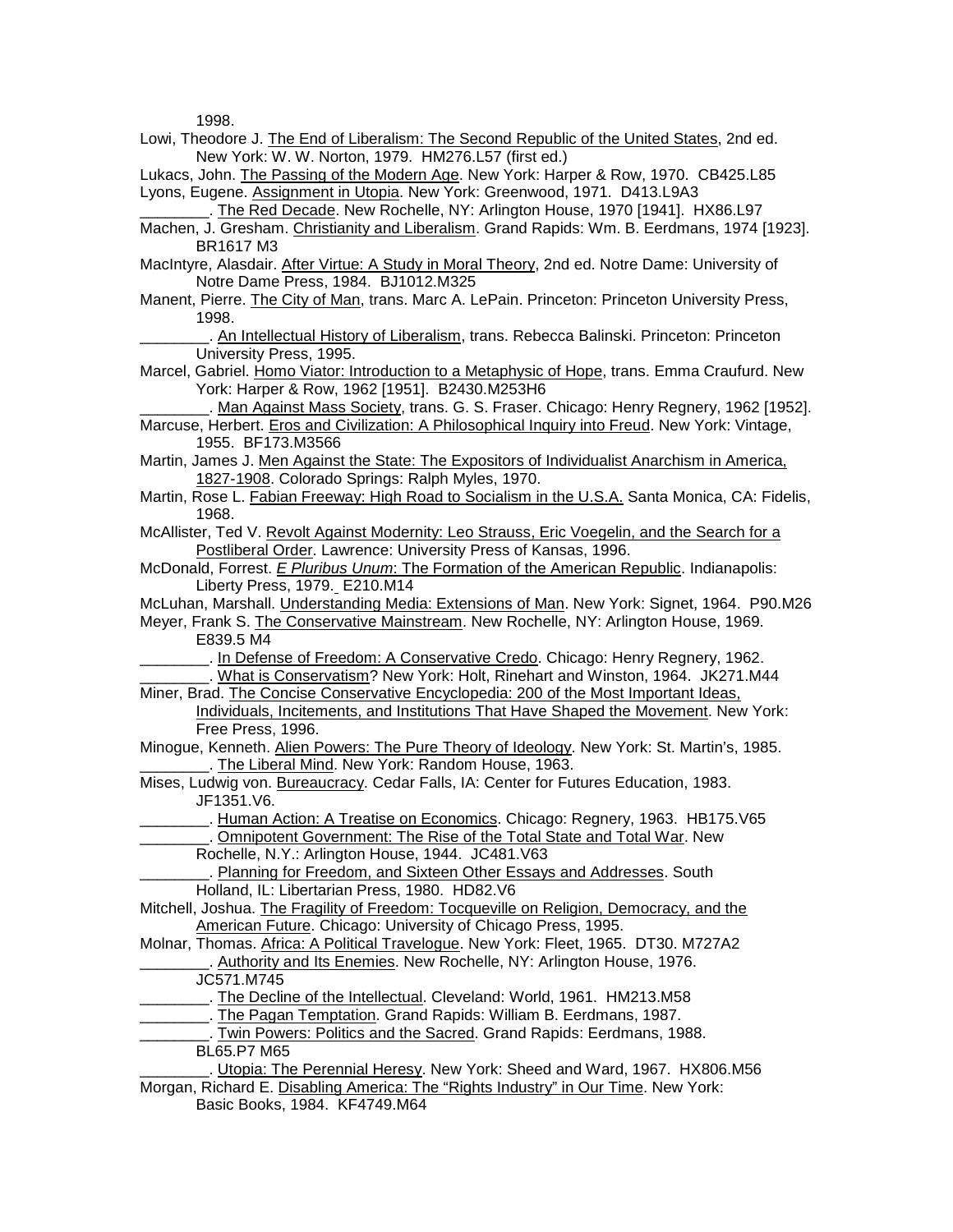Morley, Felix. For the Record. Chicago: Henry Regnery, 1979.

\_\_\_\_\_\_\_\_. Freedom and Federalism. Chicago: Regnery, 1959. JK311.M88 The Power in the People. New York: D. Van Nostrand, 1949. JK31.M64 Mounier, Ennanuel. Personalism. Notre Dame: University of Notre Dame Press, 1975 [1950]. Muggeridge, Malcolm. The End of Christendom. Grand Rapids: William B. Eerdmans, 1980. BT60.M83 Muller, Jerry Z., ed. Conservatism: An Anthology of Social and Political Thought from David Hume to the Present. Princeton: Princeton University Press, 1997. JC573 C65 Mumford, Lewis. The Myth of the Machine: The Pentagon of Power. New York: Harcourt Brace Jovanovich, 1970 [1964]. B478.M78 Murphey, Dwight D. Liberalism in Contemporary America. McLean: Council for Social & Economic Studies, 1992. (Available on Dwight Murphey's website) \_\_\_\_\_\_\_\_. Understanding the Modern Predicament. Washington: University Press of America, 1982. CB425.M85 Murray, John Courtney, S.J. We Hold These Truths. New York: Image, 1964. BR516.M84 Neusner, Jacob, and Noam M. M. Neusner. Reaffirming Higher Education. New Brunswick, NJ: Transaction, 2000. LA227.4.N47 Niebuhr, Reinhold. Moral Man and Immoral Society: A Study in Ethics and Politics. New York: Charles Scribner's Sons, 1932. HM216.N5 Niemeyer, Gerhart. Between Nothingness and Paradise. Baton Rouge: Louisiana State University Press, 1971. JC481.N52 Nisbet, Robert. Conservatism: Dream and Reality. Minneapolis: University of Minnesota Press, 1986. JA81.N568 \_\_\_\_\_\_\_\_. History of the Idea of Progress. New York: Basic Books, 1980. HM101.N574 \_\_\_\_\_\_\_\_. The Present Age: Progress and Anarchy in Modern America. New York: Harper & Row, 1988. \_\_\_\_\_\_\_\_. The Quest for Community: A Study in the Ethics of Order and Freedom. New York: Oxford University Press, 1953. BJ51.N55 \_\_\_\_\_\_\_\_. Roosevelt and Stalin: The Failed Courtship. Washington: Kampmann, 1988. E807.N55 . Tradition and Revolt: Historical and Sociological Essays. New York: Random House, 1968. HM104.N5 \_\_\_\_\_\_\_\_. The Twilight of Authority. New York: Oxford University Press, 1975. Nock, Albert Jay. Memoirs of a Superfluous Man. New York: Harper & Brothers, 1943. PS3527.02 M4 Our Enemy, the State. Caldwell, ID: Caxton Printers, 1946. JC252.N6 Novak, Michael. The Spirit of Democratic Capitalism. New York: Simon & Schuster, 1982. HB72.N68 Nozick, Robert. Anarchy, State, and Utopia. New York: Basic, 1974. JC571.N68 Oakeshott, Michael. Rationalism in Politics and Other Essays. Indianapolis: Liberty Press, 1991 [1962]. JA71.O24 Olson, Mancur. The Rise and Decline of Nations: Economic Growth, Stagflation, and Social Rigidities. New Haven: Yale University Press, 1982. HD82.O565 Oppenheimer, Franz. The State: ts History and Development Viewed Sociologically. New York: Vanguard, 1926 [1922]. JC336.O63 Panichas, George A., and Claes G. Ryn, eds. Irving Babbitt in Our Time. Washington: Catholic University of America, 1986. Essays by Kirk, Panichas, Ryn, Leander, *et al.* \_\_\_\_\_\_\_\_, ed. Modern Age: The First Twenty-Five Years: A Selection. Indianapolis: Liberty Press, 1988. AC5.M712 Parkinson, C. Northcote. Parkinson's Law and Other Studies in Public Administration. New York:Ballantine, 1957. Paterson, Isabel. The God of the Machine. New York: G. P. Putnam's Sons, 1943. JC251.P3 Pauken, Thomas W. The Thirty Years War: The Politics of the Sixties Generation: A Memoir. Ottawa, IL: Jameson, 1995.

Picard, Max. Hitler in Our Selves, trans. Heinrich Hauer. Hinsdale, IL: Henry Regnery 1947. Podhoretz, Norman. Breaking Ranks: A Political Memoir. New York: Harper & Row, 1979.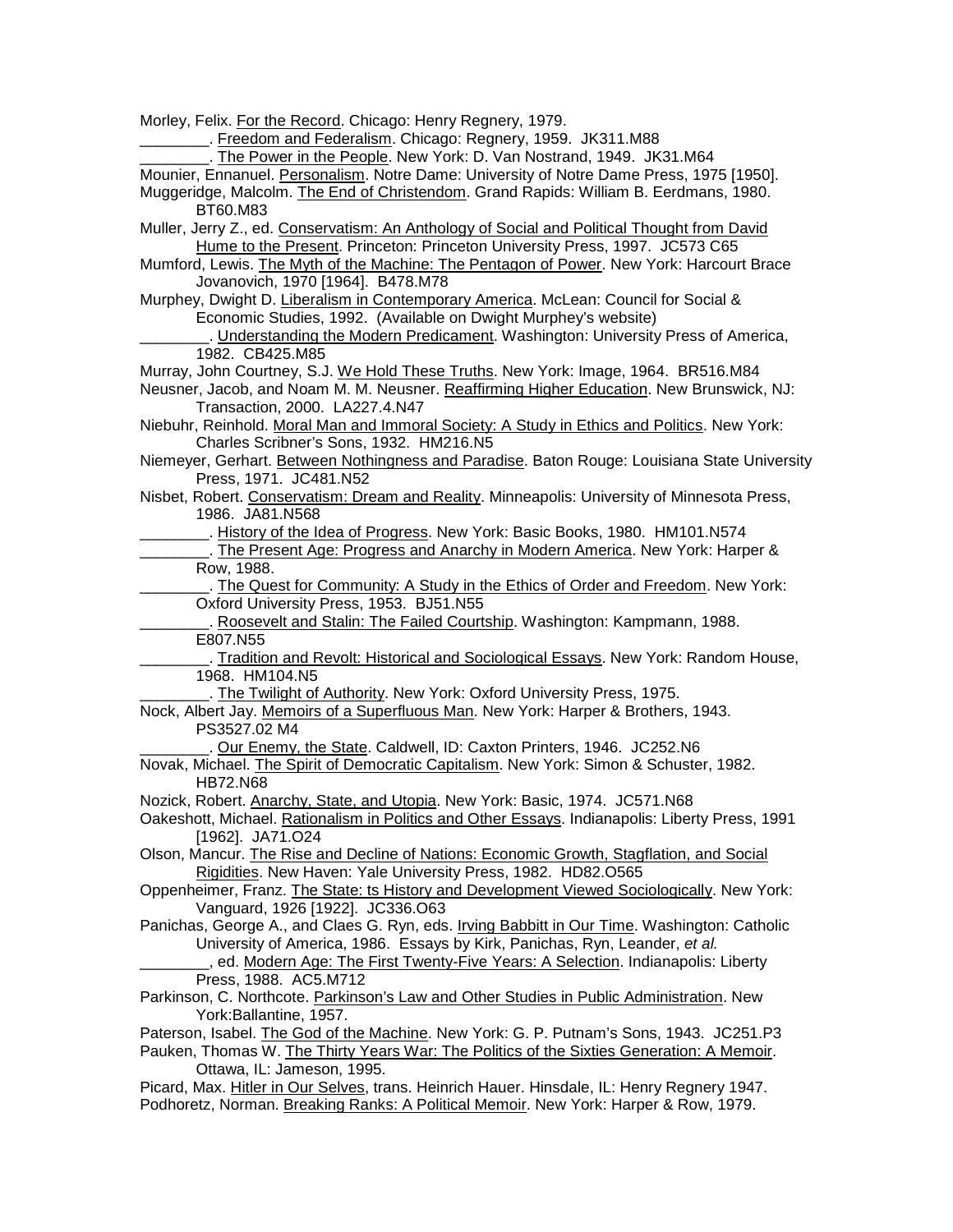HM213.P6

- Popper, Karl. The Open Society and Its Enemies. Princeton: Princeton University Press, 1966. B63.P612
- Radosh, Ronald. Prophets on the Right: Profiles of Conservative Critics of American Globalism, New York: Free Life, 1975. Essays on Taft, Flynn, Villard, Dennis, and Beard.
- Raimondo, Justin. Reclaiming the American Right: The Lost Legacy of the Conservative Movement. Burlingame, CA: Center for Libertarian Studies, 1993.
- Ransom, John Crowe. God Without Thunder: An Unorthodox Defense of Orthodoxy. Hamden, CT: Archon, 1965 [1930]. BL240.R25
- Rauschning, Hermann. The Revolution of Nihilism: Warning to the West. New York: Longmans, Green, 1939. DD253.R38
- Rawls, John. A Theory of Justice. Cambridge, MA: Belknap Press, 1971. JC578.R38
- Reagan, Ronald. Abortion and the Conscience of the Nation. Nashville: Thomas Nelson, 1984. HQ7673.R4
- Regnery, Henry. A Few Reasonable Words: Selected Writings. Wilmington, DE: ISI, 1996. Essays on Nock, Weaver, Kirk, Churchill, Kennan, Solzhenitsyn, *et al.* E 169.12 R435 Memoirs of a Dissident Publisher. Chicago: Regnery, 1985 [1979].
- Reichley, A.James. Religion in American Public Life. Washington: Brookings Institution, 1985. BL2525.R44
- Rieff, Philip. The Triumph of the Therapeutic: The Uses of Faith After Freud. New York: Harper & Row, 1968. BD450.R48
- Röpke, Wilhelm. Against the Tide, trans. Elizabeth Henderson. Chicago: Henry Regnery, 1969. Economics of the Free Society, trans. Patrick M. Boarman. Chicago: Regnery,
	- 1963. HB175.R562
- \_\_\_\_\_\_\_\_. A Humane Economy: The Social Framework of the Free Market. Chicago: Henry Regnery, 1960.
- Root, Edward Merrill. Collectivism on the Campus: The Battle for the Mind in American Colleges. New York: Devin-Adair Co., 1955. LA227.R6
- Rossiter, Clinton. Conservatism in America: The Thankless Persuasion. New York: Knopf, 1962. JK31.R58
	- \_\_\_\_\_\_\_\_\_. Constitutional Dictatorship: Crisis Government in the Modern Democracies. New York: Harcourt, Brace, and World, 1963. JF256.R6
- Rothbard, Murray N. For a New Liberty: The Libertarian Manifesto, revised ed. New York: Collier, 1978 [1974]. JC599.U5R66
- Rushdoony, Rousas J. Politics of Guilt and Pity. Fairfax, VA: Thoburn, 1978 [1970]. BR115.P7R9 Rusher, William. Rise of The Right. New York: William Morrow, 1984. E839.5.R87
- \*Saint-Exupéry, Antoine de. Wind, Sand, and Starts, trans. Lewi Galantiére. New York: Harcourt, Brace & World, 1967 [1940].
- Sandoz, Ellis. Political Apocalypse: A Study of Dostoevsky's Grand Inquisitor. Baton Rouge: Louisiana State University Press, 1971. PG3325.B73S23
- Santayana, George. Persons and Places. 3 vols. New York: Scribners, 1944. E945.S24A3 Schaeffer, Francis, A Christian Manifesto. Westchester, IL: Crossway, 1981. BV600.2.S283
- Schall, James V. Another Sort of Learning: Selected Contrary Essays on How Finally to Acquire an Education While Still in College or Anywhere Else: Containing Some Belated Advice about How to Employ Your Leisure Time When Ultimate Questions Remain Perplexing in Spite of Your Highest Earned Academic Degree, Together with Sundry Book List Nowhere Else in Captivity to Be Found. San Francisco: Ignatius, 1988. LB41.S288
- Schlossberg, Herbert. Idols for Destruction: Christian Faith and Its Confrontation with American Society. Nashville: Thomas Nelson, 1983. HN90.M6S34
- Schrenck-Notzing, Caspar von. Lexikon des Konservatismus. Graz: Leopold Stocker, 1996.
- Schumaker, Paul, Dwight C. Kiel, and Thomas W. Heilke, eds.. Ideological Voices: An Anthology of Modern Political Ideas. New York: McGraw-Hill, 1997.
- Schumpeter, Joseph. Capitalism, Socialism, and Democracy. New York: Harper & Row, 1962. HX86.S33
- Scotchie, Joseph. Revolt from the Heartland: The Struggle for an Authentic Conservatism. New Brunswick, NJ: Transaction, 2002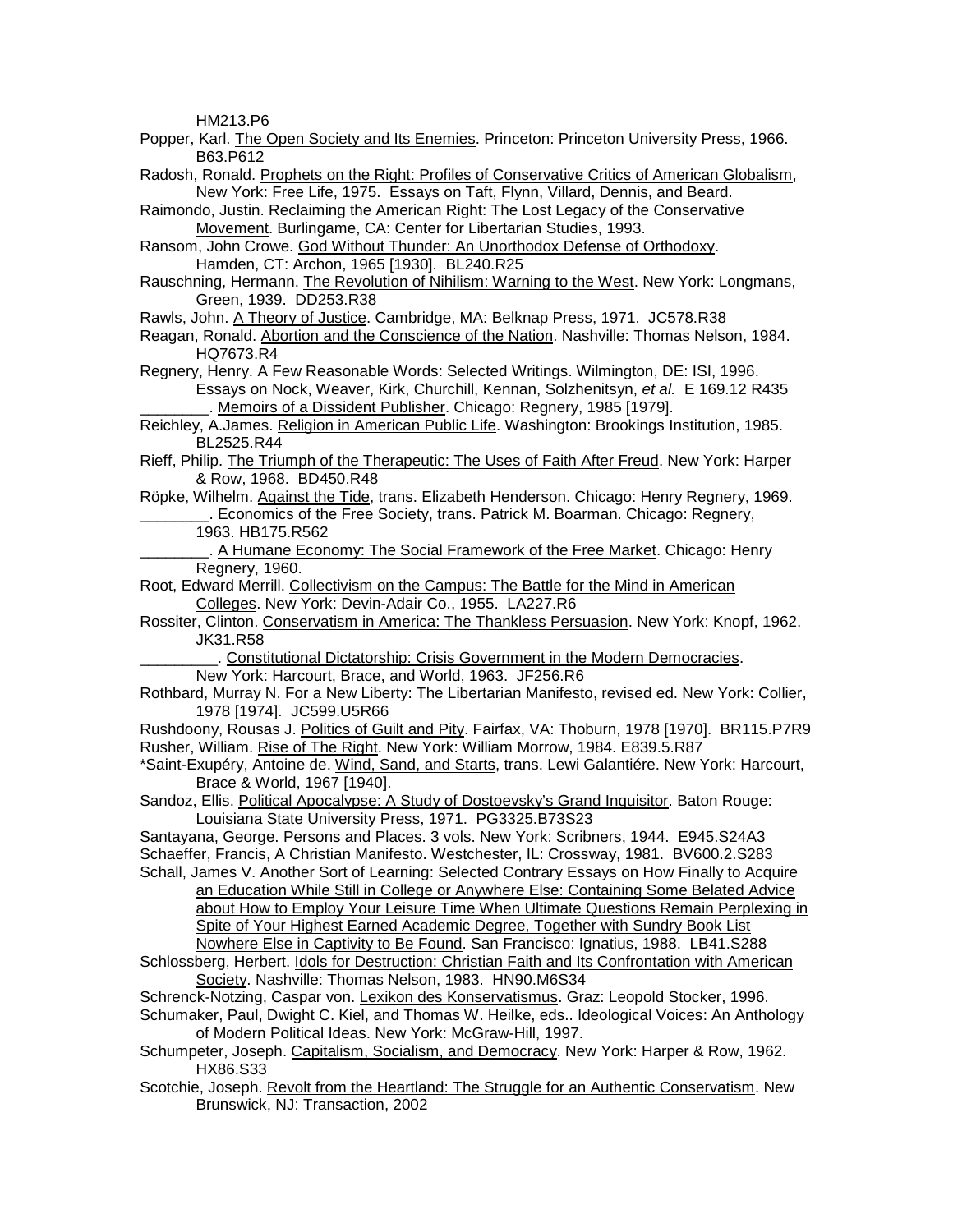| Scott, Otto. The Secret Six: John Brown and the Abolitionist Movement. New York: Times Books,<br>1979. |
|--------------------------------------------------------------------------------------------------------|
| Scruton, Roger. An Intelligent Person's Guide to Philosophy. New York: Penguin, 1996.                  |
| . The Meaning of Conservatism. Totowa, NJ: Barnes & Noble, 1980. JC571.S387                            |
| Seligman, Adam B. The Idea of Civil Society. Princeton: Princeton University Press, 1992.              |
|                                                                                                        |
| Shafarevich, Igor. The Socialist Phenomenon, trans. William Tjalsma. New York: Harper & Row,           |
| 1980 [1975].                                                                                           |
| Simon, Yves R. Nature and Functions of Authority. Milwaukee: Marquette University Press, 1948.         |
| JC571.S6                                                                                               |
| Sowell, Thomas. Markets and Minorities. New York: Basic Books, 1982. E184.A1S689                       |
| The Vision of the Anointed: Self-Congratulation as a Basis for Social Policy.                          |
| New York: Basic, 1995. HN90.E4S67                                                                      |
| Stern, Fritz. The Politics of Cultural Despair: A Study in the Rise of the Germanic Ideology.          |
| Garden City, NY: Anchor, 1965 [1961]. DD76.S72                                                         |
| Strauss, Leo. Liberalism, Ancient and Modern. New York: Basic Books, 1968.                             |
| _. Natural Right and History. Chicago: University of Chicago Press, 1953. JC571.S77                    |
| Strausz-Hupe, Robert. Geopolitics: The Struggle for Space and Power. New York: G.P.                    |
| Putnam's Sons, 1942. JC319.S78                                                                         |
| et al. Protracted Conflict. New York: Harper & Brothers, 1959. DK63.3 S86                              |
| Tillich, Paul. The World Situation. Philadelphia: Fortress Press, 1965 [1945].                         |
| Talmon, J. L. The Origins of Totalitarian Democracy. New York: Praeger, 1968. JC481.T32                |
| Toledano, Ralph de. Lament for a Generation. New York: Farrar, Straus, and Giroux, 1960.               |
| Tolkien, J. R. R. The Lord of the Rings. 3 vols. Boston: Houghton Mifflin, 1967. PR6039.O32L6          |
| Twelve Southerners. I'll Take My Stand. Baton Rouge: Louisiana State University Press, 1977            |
| $[c. 1930]$ .                                                                                          |
| Unamuno, Miguel de. The Agony of Christianity, trans. Kurt F. Reinhardt. New York: Frederick           |
| Ungar, 1960 [1925]. BR121.U48                                                                          |
| Utley, Freda. Odyssey of a Liberal: Memoirs. Washington: Washington National Press,                    |
| 1970. D15.V84 A3                                                                                       |
| Valéry, Paul. History and Politics, trans. Denise Folliot and Jackson Mathews. New York:               |
| Pantheon, 1962. PQ2643.A26A23                                                                          |
| Viereck, Peter. Conservatism: From John Adams to Churchill. Princeton: Van Nostrand, 1956.             |
| JC501.V48                                                                                              |
| Conservatism Revisited. New York: Collier Books, 1962. JC501.V48                                       |
| Metapolitics: The Roots of the Nazi Mind. New York: Capricorn Books, 1961.                             |
| DD258.V5                                                                                               |
| Shame and Glory of the Intellectuals: Babbitt Jr. vs. the Rediscovery of Values.                       |
| New York: Capricorn Books, 1965. E744.V45                                                              |
| Vitz, Paul C. Psychology as Religion: The Cult of Self Worship. Grand Rapids: Eerdmans, 1977.          |
| BF51.V57                                                                                               |
| Walsh, David. The Growth of the Liberal Soul. Columbia: University of Missouri Press, 1997.            |
| Walzer, Michael. Exodus and Revolution. New York: Basic Books, 1985.                                   |
| Just and Unjust Wars: Moral Argument with Historical Illustrations. New York: Basic                    |
| Books, 2000 [1977].                                                                                    |
| Wanniski, Jude. The Way the World Works: How Economies Fail and Succeed. New York:                     |
| Basic Books, 1978. HB171.W22                                                                           |
| Weber, Max. The Protestant Ethic and the Spirit of Capitalism, trans. Talcott Parsons. New York:       |
| Charles Scribner's Sons, 1958 [1904]. BR115.E5W4                                                       |
| Weil, Simone. The Need for Roots: Prelude to a Declaration of Rights toward Mankind, trans.            |
| Arthur Wills. New York: Harper & Row, 1971 [1952].                                                     |
| Wilhelmsen, Frederick. Christianity and Political Philosophy. Athens: University of Georgia            |
| Press, 1978. JA74.W53                                                                                  |
| Williams, Walter. The State Against Blacks. New York: New Press, 1982.                                 |
| Williamson, René de Visme. Independence and Involvement: A Christian Reorientation in Political        |
|                                                                                                        |
| Science. Baton Rouge: Louisiana State University Press, 1964.                                          |
| Wilson, Colin. The Outsider. Tarcher, 1987 [1959].                                                     |